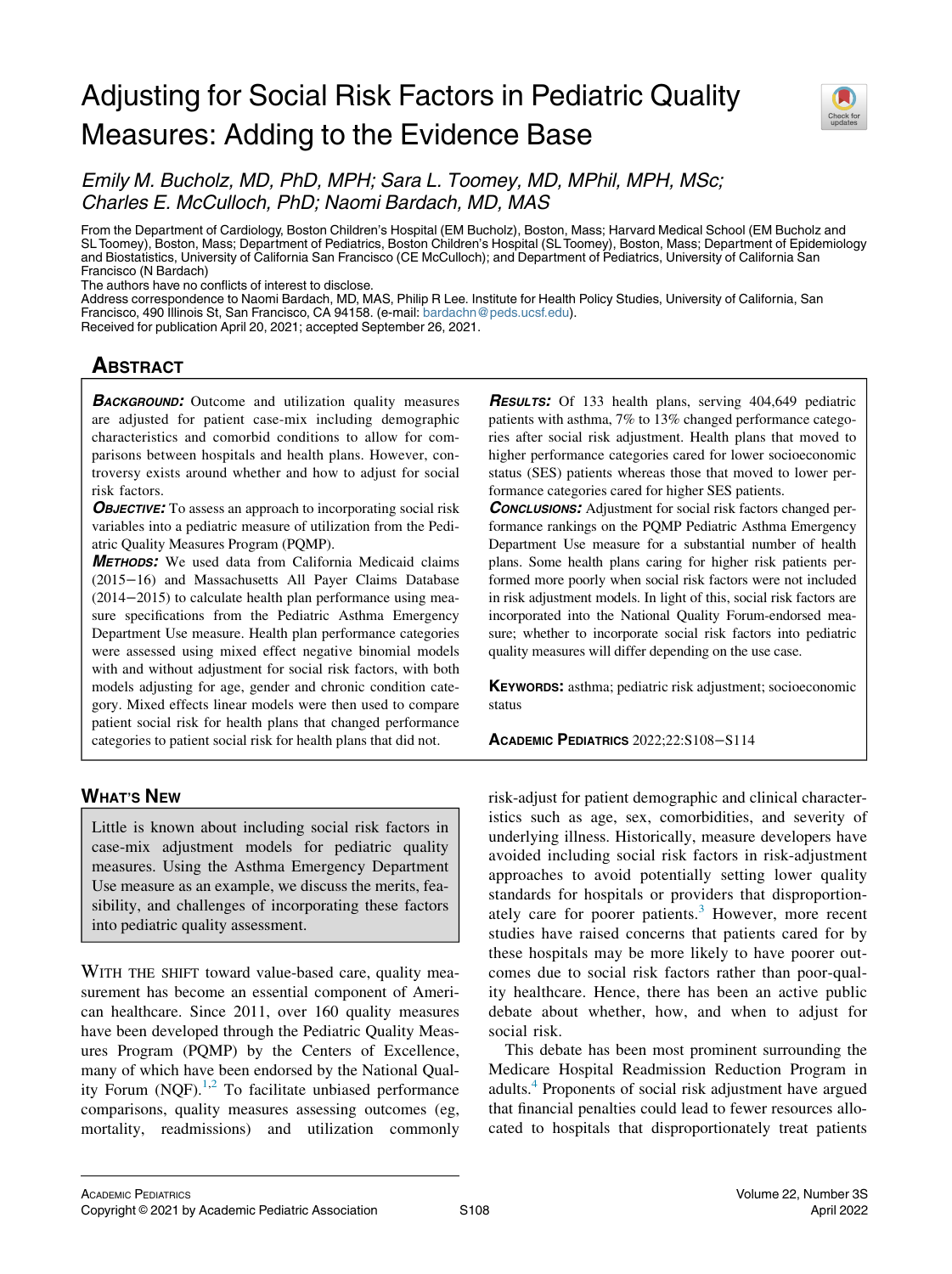with high social risk, thereby exacerbating existing disparities and discouraging providers from caring for these patients.<sup>5[−](#page-5-4)8</sup> These concerns prompted legislative proposals to change Medicare pay-for-performance programs to include social risk factors in risk-adjustment models,<sup>[9](#page-5-5)</sup> and in 2014, an NQF Expert Panel concluded that lack of adjustment for social risk factors might worsen health dis-parities.<sup>[10](#page-5-6)</sup> Since then, the NQF has published a framework for determining when and how to adjust for social risk more broadly in quality measurement, $11$  and several studies in adults have investigated how hospital or health plan performance change with social risk adjustment.<sup>[12](#page-6-1)−18</sup>

Relatively fewer studies have studied the implications of social risk adjustment in pediatric quality measures.[19,](#page-6-2)[20](#page-6-3) Key differences between pediatric and adult patients are worthy of attention. Nearly 21% of children live in poverty, $^{21}$  $^{21}$  $^{21}$  leading to a high proportion of children insured by Medicaid/CHIP nationally. However, the percentage of Medicaid-insured children varies widely across states  $(15\% - 61\%)$ ,<sup>[22](#page-6-5)</sup> in part due to federal regulations granting substantial discretion to states regarding enrollment criteria. State differences in pediatric Medicaid enrollment may lead to variable validity across states on measures that include social risk factor adjustment. In addition, because children have a social safety net in the form of their parents, parental protection and prioritization of their child's health may blunt the effects of social risk on health outcomes.

This paper explores the utility of incorporating social risk factors into risk adjustment for the Pediatric Asthma Emergency Department (ED) Use measure.<sup>[23,](#page-6-6)[24](#page-6-7)</sup> Asthma is the most common pediatric chronic disease, affecting 9% of school-aged children, and the third most common of pediatric hospitalizations in the United States.<sup>[25,](#page-6-8)[26](#page-6-9)</sup> In addition, pediatric asthma exerts a tremendous burden on patients and their families in the form of days lost from school, interference with physical exercise, and time off of work to care for sick children. The Pediatric Asthma ED Use measure was created to evaluate the quality of outpatient care for asthma patients at the health plan level.

In this paper, we assess whether health plans change performance categories on the Pediatric Asthma ED Use measure with the addition of socioeconomic status (SES) into risk adjustment. Specifically, we evaluate the effects of social risk adjustment on health plan performance using two different sets of social risk factors for risk adjustment. We then compare social risk factors between patients served by health plans that changed performance categories to those that did not. We hypothesized that social risk factor inclusion would change health plan performance category, improving the measured performance of those health plans serving patients with higher social risk.

#### **METHODS**

# **RATIONALE FOR INCLUDING SOCIAL RISK FACTORS IN A PEDIATRIC ASTHMA UTILIZATION MEASURE**

Children living below the federal poverty line are disproportionately affected by asthma with a prevalence close to 12%, and they are 40% more likely to be hospital-ized annually than children from wealthier families.<sup>[27](#page-6-10)</sup> Asthma self-management is complex, requiring health literacy, time for and transportation to preventive visits, and capacity to acquire and administer asthma controller medications. Patients and caregivers from lower SES groups may have less capacity for asthma management, leading to more uncontrolled disease and increased ED utilization.[28](#page-6-11) Previous reports have shown that children insured by Medicaid are nearly 70% more likely to use the ED for asthma services than privately insured children, even after adjustment for frequency of primary care visits, asthma specialty care, symptomatology, and medication use.  $27,28$  $27,28$ Failure to account for social risk in asthma quality of care measures may lead to unfair comparisons across health plans.

Key social risk factors from the NQF report include education (related to health literacy and taking medication), employment, and income (both related to financial stability allowing for attending visits and acquiring medication). In addition, Andrist et al found an increased association between high child poverty index and pediatric intensive care use.<sup>[29](#page-6-12)</sup> Given that there is no standard set of social risk factors for quality measure risk adjustment, we explored the effects of including multiple social risk factors (education, employment, and income) on risk adjustment as well as a single risk factor (child poverty).

### **DATA SOURCES**

We used data from the Massachusetts (MA) all-payer claims database (2014−2015) and the California Medicaid claims database (2015−2016) to examine how health plan performance categories changed when social risk was included in the risk-adjustment models for asthmarelated ED utilization. The MA all-payer claims database contains claims from most insurers (commercial, Medicaid, and Medicare) but does not include individuals covered by TRICARE, Veteran's Affairs, the Federal Employees Health Benefits Program, or some commercial self-pay insurance plans. $30$  Data are submitted by health insurance payers to the MA Center for Health Information and Analysis and include patient demographics, service details, and inpatient and outpatient medical and pharmacy claims.

### **STUDY POPULATION**

Consistent with the IMPLEMENT PQMP Pediatric Asthma ED Use measure denominator specifications,  $23,24$  $23,24$ we included patients aged 3 to 21 years-old in the measurement years (2014−2015 in MA and 2015−2016 in CA) with a diagnosis of identifiable asthma. Briefly, eligible patients had 1) at least 3 months of consecutive enrollment in the same insurance plan (the measurement month and the 2 months before), 2) evidence of claims with a primary or secondary diagnosis of asthma within the measurement month, and 3) prior documentation of asthma in the measurement year or year prior  $(2013 \text{ or } 2014)$ .<sup>[31](#page-6-14)</sup> Prior documentation of asthma was defined as a prior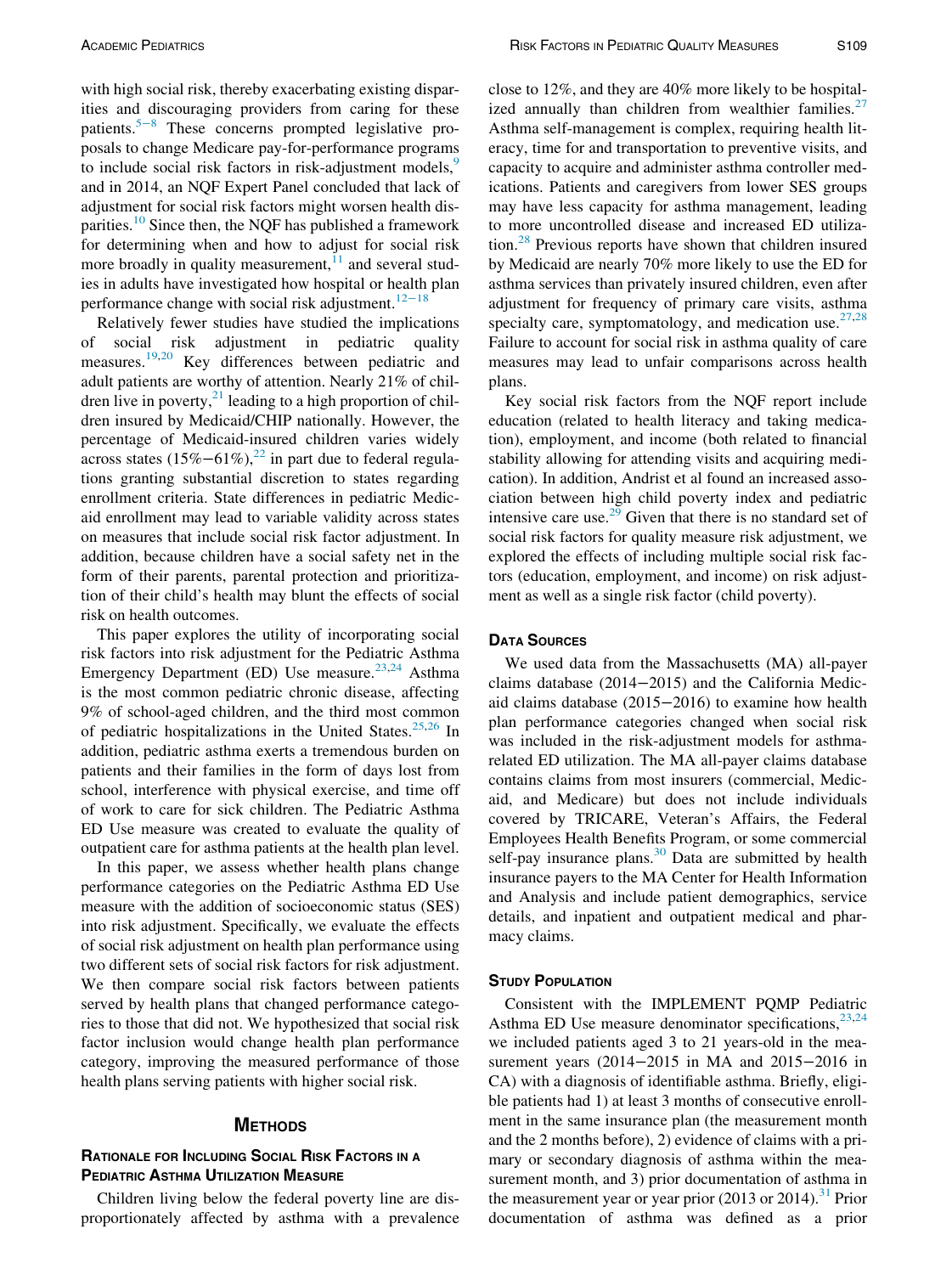hospitalization for asthma, one or more ambulatory visits with a diagnosis of asthma or bronchitis, and/or at least one asthma-related prescription. The numbers of ambulatory visits and asthma-related prescriptions required for inclusion varied by age (complete details have been described prior $31$  and are in the publicly available techni-cal specifications<sup>[23](#page-6-6),24</sup>). Patients with a diagnosis of cystic fibrosis or emphysema were excluded.

Patient 5-digit zip codes from claims records were linked to zip code-level social risk factors in the US American Community Survey (5-year file), as suggested in the NQF report. $^{11}$  $^{11}$  $^{11}$  Social risk factors included the percentage of adults with less than high school education, the percentage of unemployed males aged 25−60 years (MA) or percentage of unemployed adults aged  $\geq$ 16 years (CA), the percentage of households below the federal poverty line, and median household income. These specific variables have been validated as measures of social risk in adults and found to be associated with increased healthcare utilization and readmissions in pediatrics. $32-35$  $32-35$  In addition, following the approach from Andrist et al, we repeated the analyses using a single SES variable: zip code-level percentage of children aged <18 years living in poverty. $29$ 

#### **OUTCOME DEFINITION**

We defined the outcome, asthma-related ED visit rate (ED visits/100 child-years), using the definition from the PQMP Pediatric Asthma ED Use measure specifications. $23,24$  $23,24$  ED visits were identified from claims records as having a primary or secondary diagnosis of asthma. The primary diagnosis was often a related symptom (eg, fever or wheezing) or a known asthma trigger (eg, upper respiratory tract illness). ED visits were excluded from the numerator if a hospitalization occurred within the same or the next calendar day to allow for ED visits that crossed midnight.

We used negative binomial regression with random effects for payer to estimate health plan performance on asthma-related ED visit rates. Negative binomial regression is a generalization of Poisson regression which allows for over-dispersion of the outcome variable when the conditional variance exceeds the mean. The predicted effects (ED visit rates per member-month) and standard errors for each plan were generated in a postestimation "margins" command.<sup>[36](#page-6-16)</sup> This command calculates a marginal (or average) ED visit rate by averaging predicted values for each predictor category, which can be interpreted as the per member-month rate for each predictor category. We then calculated the rate per 100 child-years for each health plan by multiplying the marginal rates by 1200 (12 months in calendar year \* 100 children). Standardized z-scores were used to identify high, medium, and low performers consistent with the Centers for Medicare & Medicaid Services approach.<sup>[37](#page-6-17)</sup> Plans with a  $Z$ -statistic  $> 1.96$  were considered poor performing outliers, those with  $<-1.96$  were considered high performing outliers and those in between were considered no different from average.

The baseline risk-adjustment model included fixed effects for age, gender, and mutually exclusive Pediatric Medical Complexity Algorithm chronic condition indica-tors.<sup>[38](#page-6-18)</sup> Z-statistics from this model were then compared to those of a second model that adjusted for the same variables plus the social risk factors specified above except child poverty level. Health plans that changed performance categories before and after risk adjustment for neighborhood social risk factors were identified. The distribution of social risk variables was compared across health plans by whether they changed rankings, using mixed effects linear models, clustered by health plan. As a secondary analysis, we repeated the same calculations using only child poverty level as a social risk factor in risk adjustment. All analyses were performed with SAS version 9.4 (SAS Institute, Inc, Cary, NC) and STATA 16 (STATA Corp, College Station, Tex).

#### RESULTS

The sample included 83,577 patients across 29 health plans in MA and 321,072 patients across 104 health plans in CA. The overall rate of asthma-related ED visits was 18.0/100 child-years (95% confidence interval (CI) 17.6 −18.3) in MA and 26.1/100 child-years (95% CI 25.9 −26.3) in CA [\(Table 1](#page-3-0)); however, there was significant variability in ED visit rates across plans [\(Table 2](#page-3-1)). Using the performance categories defined above, 5 (17%) health plans in MA and 27 (26%) health plans in CA were labeled as high-performing and 6 (21%) health plans in MA and 33 (32%) health plans in CA were labeled as low-performing.

In both MA and CA, performance varied with the addition of social risk variables to the baseline risk adjustment model. In MA, 2 (7%) health plans moved to a higher performance ranking and 27 (93%) did not move when the risk adjustment model included the social risk variables; no health plans moved to a lower performance ranking. In CA, 7 (7%) health plans moved to a higher performance category, 91 (88%) did not move, and 6 (6%) moved to a lower performance category after adjustment for social risk. Health plans in both states that moved to higher performance categories had more patients on average residing in higher social risk zip codes as evidenced by lower median incomes, higher percentage of limited education, higher percentage of poverty, and higher unemployment percentage. In contrast, health plans that moved to a lower performance category in CA had fewer patients residing in higher social risk zip codes than those that did not move performance categories [\(Table 3](#page-4-0)). These differences were statistically significant for poverty level and unemployment in CA. When only using child poverty rates for social risk factor assessment, findings for Massachusetts were the same (same number of health plans changing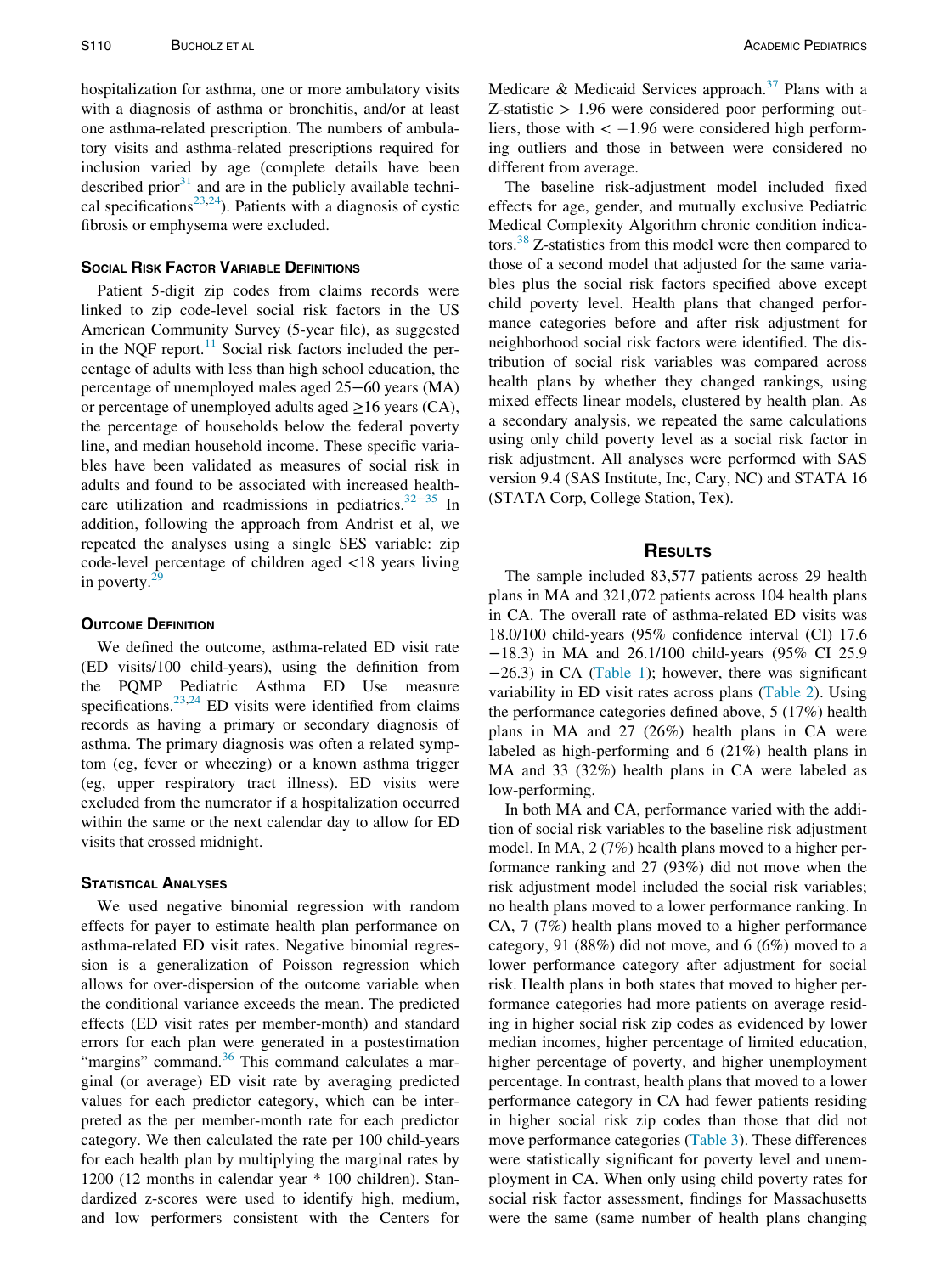#### <span id="page-3-0"></span>Table 1. Eligible Patient Characteristics and Asthma-Related ED Utilization Rates

|                                              | Eligible Patients,                      | Asthma ED Rates               |  |
|----------------------------------------------|-----------------------------------------|-------------------------------|--|
|                                              | N(% )                                   | (per 100 Child-Years, 95% CI) |  |
| Total                                        | 404,649 (100%)                          | 24.5 (24.4-24.7)              |  |
| Age group, years                             |                                         |                               |  |
| $3 - 5$                                      | 59,198 (14.6%)                          | $39.5(38.9 - 40.1)$           |  |
| $6 - 11$                                     | 177,795 (43.9)                          | $21.9(21.6 - 22.1)$           |  |
| $12 - 17$                                    | 118,886 (29.4)                          | 19.8 (19.5-20.1)              |  |
| $18 - 21$                                    | 48,770 (12.1)                           | $29.7(29.1 - 30.3)$           |  |
| Gender                                       |                                         |                               |  |
| Male                                         | 226,726 (56.0%)                         | 24.5 (24.3-24.8)              |  |
| Female                                       | 177,923 (44.0)                          | 24.6 (24.3-24.8)              |  |
| Insurance type                               |                                         |                               |  |
| Medicaid managed care                        | 340,616 (77.7%)                         | $25.6(25.4 - 25.8)$           |  |
| <b>Medicaid FFS</b>                          | 59,470 (13.6)                           | 28.9 (28.2-29.6)              |  |
| Commercial (MA only)                         | 30,941(7.1)                             | $8.8(8.4 - 9.2)$              |  |
| Other (MA only)                              | 7,617(1.7)                              | $10.9(9.9 - 11.9)$            |  |
| <b>PMCA</b>                                  |                                         |                               |  |
| None (nonchronic)                            | 253,138 (62.6%)                         | $22.3(22.1 - 22.6)$           |  |
| Chronic, noncomplex                          | 89,366 (22.1)                           | 25.3 (24.9-25.7)              |  |
| Complex chronic                              | 62,145 (15.4)                           | $32.2(31.6 - 32.8)$           |  |
| Health plans                                 |                                         |                               |  |
| Number of Health plans, N                    | 133                                     |                               |  |
| Number of eligible patients per health plan, | Mean: 3161 (6357)                       |                               |  |
| mean (SD), median (IQR)                      | Median: 922 (25%ile: 121, 75%ile: 3337) |                               |  |
| <b>State</b>                                 |                                         |                               |  |
| California                                   | 321,072                                 | $26.1(25.9 - 26.3)$           |  |
| Massachusetts                                | 83,577                                  | $18.0(17.6 - 18.3)$           |  |

ED indicates emergency department; SD, standard deviation; CI, confidence interval; PMCA, Pediatric Medical Complexity Algorithm; MA, Massachusetts; IQR, interquartile range; and FFS, fee for services.

<span id="page-3-1"></span>Table 2. Performance and Performance Categories for Massachusetts and California Health Plans, Baseline Risk Adjusted Without Social Risk Factor Adjustment

|                                                                              | High Performing*    | No Different Than Average | Low Performing*     |
|------------------------------------------------------------------------------|---------------------|---------------------------|---------------------|
| Measure                                                                      |                     |                           |                     |
| Massachusetts                                                                |                     |                           |                     |
| Health plan performance category baseline risk adjustment, n $(%)^{\dagger}$ | $5(17.2\%)$         | 18 (62.1%)                | 6(20.7%)            |
| Rate asthma ED visits per 100 child-years <sup>†</sup>                       | $8.9(8.5 - 9.4)$    | $10.9(9.7-12.0)$          | $23.9(23.4 - 24.5)$ |
| California                                                                   |                     |                           |                     |
| Health plan performance category baseline risk adjustment, n $(%)^{\dagger}$ | 27 (26.0%)          | 44 (42.3%)                | 33 (31.7%)          |
| Rate asthma ED visits per 100 child-years <sup>†</sup>                       | $17.6(17.3 - 17.9)$ | $23.1(22.4 - 23.8)$       | $30.4(30.1 - 30.7)$ |

ED indicates emergency department.

<span id="page-3-4"></span><span id="page-3-3"></span><span id="page-3-2"></span>\*For asthma ED use, a lower quantity on the measure is considered higher performance. Performance categories are from the baseline risk adjustment model (adjusting for age, gender, chronic condition indicator). Rates across the 3 groups before and after risk adjustment including SES factors were similar.

†Mean rates across patients in each performance group.

‡n is the number of health plans.

performance ranking and the same health plans moved); California findings were similar with both approaches, but with fewer health plans changing performance category (2 moved higher; 7 moved lower) [\(Table 4\)](#page-4-1). Differences in social risk factors by change in performance category were statistically significant in education and poverty measures.

### **DISCUSSION**

Using the Pediatric Asthma ED Use measure, we found that incorporation of social risk factors into risk-adjustment had a measurable effect on health plan performance rankings. In both MA and CA, 7% to 13% of health plans changed rankings after adjustment for social risk.

Inclusion of neighborhood education, unemployment and income in the case-mix adjusted models appeared to improve performance for health plans caring for more patients from areas with higher social adversity but decreased performance for health plans caring for patients with lower adversity. These findings were similar across both approaches to social risk factor assessment and suggest that some of the variation in performance for lowerperforming health plans was explained by higher percentages of patient with social risk.

Numerous studies have documented a strong relationship between asthma ED visit rates and social risk factors.[33,](#page-6-19)[34,](#page-6-20)[39](#page-6-21)[,40](#page-6-22) Factors such as obesity, healthcare literacy, access to preventive and specialist care, and ability to afford controller medications are believed to contribute to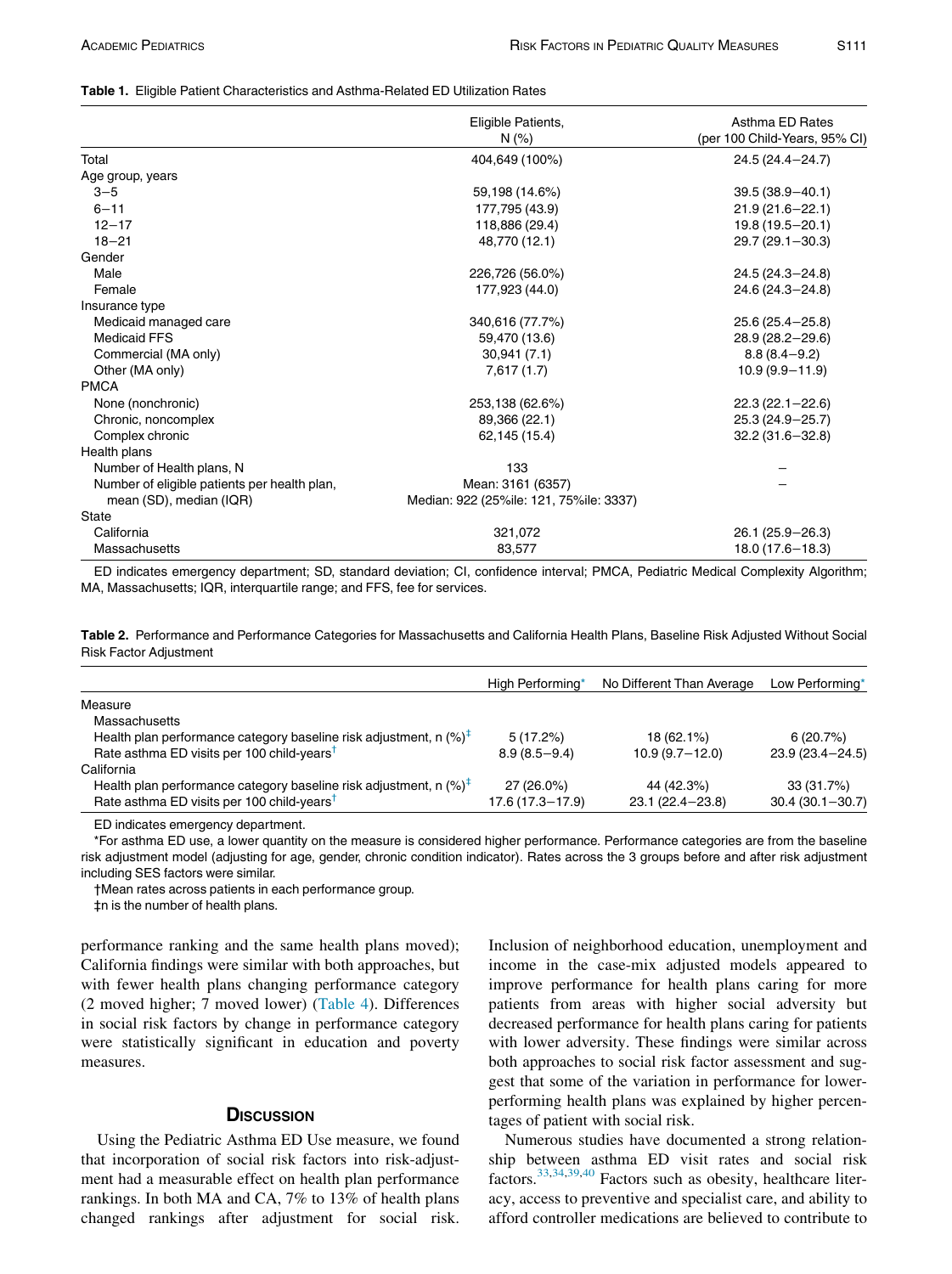|                                                      | Median Household<br>Income in Zip Code,<br>Mean (95% CI) | % Population With<br><high education<br="" school="">in Zip Code, Mean<br/>(95% CI)</high> | % Households Below<br><b>Federal Poverty Level</b><br>in Zip Code,<br>Mean (95% CI) | % Unemployed in<br>Zip Code, Mean<br>$(95\% \text{ Cl})^{\dagger}$ |
|------------------------------------------------------|----------------------------------------------------------|--------------------------------------------------------------------------------------------|-------------------------------------------------------------------------------------|--------------------------------------------------------------------|
| <b>Massachusetts</b>                                 |                                                          |                                                                                            |                                                                                     |                                                                    |
| Patients in health plans that did not                | \$72,696                                                 | 5.2%                                                                                       | 10.3%                                                                               | 7.6%                                                               |
| change (n = $77,304$ )*                              | $($69,207 - $76,360)$                                    | $(4.8\% - 5.5\%)$                                                                          | $(9.4\% - 11.1\%)$                                                                  | $(7.3\% - 7.9\%)$                                                  |
| Patients in health plans moved to                    | \$64.888                                                 | 5.6%                                                                                       | 11.1%                                                                               | 8.1%                                                               |
| higher performance ranking<br>$(n = 6273)^*$         | $($55,568 - $75,771)$                                    | $(4.4\% - 6.8\%)$                                                                          | $(8.3\% - 13.8\%)$                                                                  | $(7.2\% - 8.9\%)$                                                  |
| California                                           |                                                          |                                                                                            |                                                                                     |                                                                    |
| Patients in health plans that did not                | \$52,362                                                 | 19.7%                                                                                      | $13.5\%$ <sup>†</sup>                                                               | $5.8\%$ <sup>†</sup>                                               |
| change (n = $276.938$ )*                             | $($50,200 - 54,618)$                                     | $(17.9\% - 21.5\%)$                                                                        | $(12.4\% - 14.6\%)$                                                                 | $(5.5\% - 6.1\%)$                                                  |
| Patients in health plans that moved                  | \$45,208                                                 | 22.3%                                                                                      | $19.5\%$ <sup>†</sup>                                                               | $7.3\%$ <sup>T</sup>                                               |
| to higher performance ranking<br>$(n = 18.182)^*$    | $($38,981 - 52,430)$                                     | $(17.9\% - 21.5\%)$                                                                        | $(15.6\% - 23.4\%)$                                                                 | $(6.2\% - 8.3\%)$                                                  |
| Patients in health plans that moved                  | \$72,181                                                 | 17.1%                                                                                      | $8.1\%$ <sup>†</sup>                                                                | $5.0\%$ <sup>†</sup>                                               |
| to <b>lower</b> performance ranking<br>(n = 25,952)* | $($61,489 - 84,734)$                                     | $(10.2\% - 24.0\%)$                                                                        | $(4.0\% - 12.4\%)$                                                                  | $(3.9\text{-}6.1\text{-}6)$                                        |

<span id="page-4-0"></span>Table 3. Distribution of Social Risk Measures for Patients in Health Plans That Changed Performance Ranking After Social Risk Factor Adjustment Using Income, Education, Employment Measures

CI indicates confidence interval.

<span id="page-4-3"></span><span id="page-4-2"></span>\*Health plans that did not change: MA  $n = 27$ ; CA  $n = 91$ . Health plans that improved: MA  $n = 2$ ; CA  $n = 7$ . Health plans with lower performance:  $MA n = 0$ ;  $CA n = 6$ .

†P value < .01 for comparisons across patients in health plans according to health plan change in performance ranking. Otherwise, these  $P$  values were  $> 0.05$ .

this relationship.[39](#page-6-21) While some of these factors may be addressable with proper asthma management and education, others are more challenging to address. As such, even with excellent outpatient care, health plans that care for a disproportionate number of patients with high social risk may be unable to effectively improve their asthma ED utilization rates.

Our findings demonstrate that it is feasible to incorporate social risk into risk-adjustment models at the health plan level using all-payer claims data as well as payerspecific Medicaid claims; however, questions remain as to which social risk metrics to use. Social risk is a complex attribute that encompasses a host of factors with both neighborhood and individual factors interacting to influence health outcomes.  $\frac{11,41,42}{11,41}$  $\frac{11,41,42}{11,41}$  $\frac{11,41,42}{11,41}$  $\frac{11,41,42}{11,41}$  $\frac{11,41,42}{11,41}$  With the multitude of social risk variables available, there is no consensus on the best approach for incorporating social risk factors in risk adjustment.

Case-mix adjustment models using administrative claims data have gravitated toward neighborhood measures (zip code or census tract) of social risk because they are readily available, easily linked, and have been shown to be associated with health outcomes. $43$  While appealing, these variables may not accurately reflect the socioeconomic composition of a health plan population if there is significant heterogeneity within a neighborhood. As such, neighborhood risk factors can be poor proxies for individual social risk and may not appropriately represent the socioeconomic composition of a health plan. However, there is also some evidence that neighborhood alone,

<span id="page-4-1"></span>Table 4. Distribution of Social Risk Measures for Patients in Health Plans That Changed Performance Ranking After Social Risk Factor Adjustment Only Using Percent of Child Poverty

|                                                                 | Median Household<br>Income in Zip Code,<br>Mean (95% CI) | % Population With<br><high education<br="" school="">in Zip Code, Mean<br/>(95% CI)</high> | % Households Below<br><b>Federal Poverty Level</b><br>in Zip Code, Mean<br>(95% CI) | % Unemployed in<br>Zip Code, Mean<br>$(95\% \text{ Cl})^{\dagger}$ |
|-----------------------------------------------------------------|----------------------------------------------------------|--------------------------------------------------------------------------------------------|-------------------------------------------------------------------------------------|--------------------------------------------------------------------|
|                                                                 |                                                          |                                                                                            |                                                                                     |                                                                    |
| California                                                      |                                                          |                                                                                            |                                                                                     |                                                                    |
| Patients in health plans that did                               | \$52,239                                                 | $20.0\%$ <sup>†</sup>                                                                      | $13.9\%$ <sup>†</sup>                                                               | 5.9%                                                               |
| not change ( $n = 307,666$ )*                                   | $($50,044 - 54,532)$                                     | $(18.4\% - 21.7\%)$                                                                        | $(12.8\% - 14.9\%)$                                                                 | $(5.6\% - 6.2\%)$                                                  |
| Patients in health plans that                                   | \$42.511                                                 | $34.4\%$ <sup>†</sup>                                                                      | $22.7\%$ <sup>†</sup>                                                               | 6.1%                                                               |
| moved to <b>higher</b> perfor-<br>mance ranking ( $n = 3388$ )* | $($31,838 - 56,762)$                                     | $(23.0\% - 45.6\%)$                                                                        | $(15.5\% - 30.0\%)$                                                                 | $(4.1\% - 8.2\%)$                                                  |
| Patients in health plans that                                   | \$65,248                                                 | $12.2\%$ <sup>†</sup>                                                                      | $8.1\%$ <sup>†</sup>                                                                | 5.0%                                                               |
| moved to <b>lower</b> performance<br>ranking (n = $10,018$ )*   | $($55,892 - 76,172)$                                     | $(6.1\% - 18.2\%)$                                                                         | $(4.2\% - 12.0\%)$                                                                  | $(3.9\% - 6.1\%)$                                                  |

CI indicates confidence interval.

<span id="page-4-5"></span><span id="page-4-4"></span>\*Health plans that did not change: CA n = 95. Health plans that improved: CA n = 2. Health plans with lower performance: CA n = 7. Performance effects in Massachusetts health plans were the same as the model in [Table 3](#page-4-0).

†P value < .01 for comparisons across patients in health plans according to health plan change in performance ranking. Otherwise, these  $P$  values were  $> 0.05$ .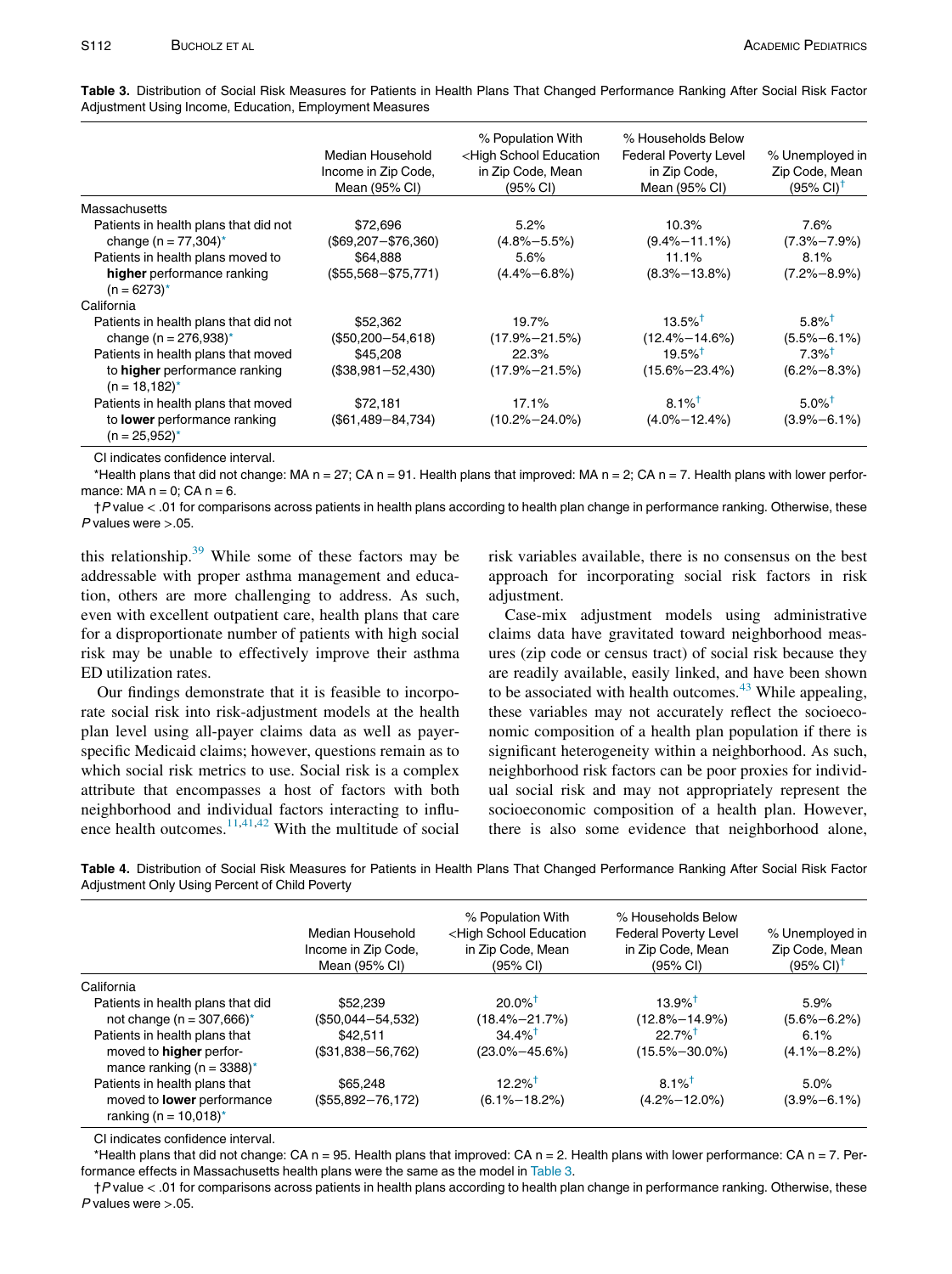independent of individual risk, is associated with health outcomes.[44](#page-6-26),[45](#page-6-27) As noted in the NQF report, the choice of social risk metrics and their source is an evolving science, leading to the recommendation to assess the effects of social risk adjustments without dictating exact methods for doing so. $11$  Research aimed at understanding the importance of various social risk metrics (education, income, occupation, health literacy, environmental factors) in risk-adjustment as well as the interaction between individual and neighborhood social risk is greatly needed.

The NQF report to Congress in 2020 published a framework for determining when and how to adjust for social risk in quality measurement.<sup>11</sup> They concluded that structure and process measures should never be adjusted for social risk or other case-mix variables, whereas other measures such as resource use measures should always be adjusted for social risk to ensure that socially at-risk patients receive adequate resources. For outcome, patient experience, and utilization measures, the decision whether to adjust for social risk was more challenging, and the NQF advised against a blanket social risk-adjustment policy.

<span id="page-5-7"></span><span id="page-5-2"></span><span id="page-5-1"></span><span id="page-5-0"></span>In the case of the Pediatric Asthma ED utilization measure, disparities in asthma care and outcomes are welldocumented and adjustment for social risk changed performance rankings for  $\sim 10\%$  of health plans. Our findings suggest that though child poverty has validity as a standalone indicator of social risk, the inclusion of additional measures of education and employment status, per the conceptual model suggested by the NQF and others, capture social risk more completely.<sup>29,[43](#page-6-25)</sup> Based on the findings in this study in the context of broader discussions, the PQMP measure includes the fuller set of social risk variables in the NQF-endorsed risk-adjustment model for the measure.<sup>46</sup> Although this approach has been adopted for the pediatric asthma measure, the decision whether to risk adjust for social risk will differ depending on the measure and other approaches to risk adjustment may be considered. For example, the Medicare Payment Advisory Commission ultimately concluded that adult 30-day hospital readmission measures should not be risk-adjusted for social risk but instead proposed stratifying performance comparisons to evaluate safety-net hospitals relative to one another rather than to the broader group. $47$  While this approach has worked for hospital measures and led to fewer penalties levied on safety-net hospitals, there are no comparable safety-net designations for health plans or outpatient providers. The overarching goal of quality measurement is to optimize the care of pediatric patients, and the discussion about social risk highlights the opportunity in pediatrics to address social risk early, leveraging the current efforts towards social risk screening in pediatric primary care.<sup>[48,](#page-6-30)[49](#page-6-31)</sup>

<span id="page-5-6"></span><span id="page-5-5"></span><span id="page-5-4"></span><span id="page-5-3"></span>There are a few notable limitations to this study. First, we adjusted for zip-code level social risk factors because we did not have access to census block data, though this can be a limitation also for those using quality measures. ZIP codes have more heterogeneity than census blocks or tracts, making census blocks potentially preferable for risk adjustment. Second, we used Medicaid data from MA and CA which historically have had lower income

eligibility criteria than other states; thus, it is not clear how these analyses would generalize more broadly to other state Medicaid programs.

In summary, we found that adjusting for social risk changed performance rankings on the Pediatric Asthma ED Use measure for a substantial number of health plans. This example and others in the literature show that careful consideration should be given to each measure and its application when deciding whether to risk adjust for social risk. In particular, insight into the role for both individual and neighborhood level social risk as well as the intersection between these metrics is needed. Approaches to social risk adjustment should be guided by future research into which variables to include and the implications for risk adjustment on hospital or health plan performance.

Financial statement: NSB and CEM were supported by grant number [U18HS025297](#page-5-7) from the Agency for Healthcare Research and Quality (AHRQ). ST was supported by grant number [U18 HS025299](#page-5-7) from AHRQ.

The views expressed in this article are those of the authors, and no official endorsement by the Agency for Healthcare Research and Quality (AHRQ), the Centers for Medicare and Medicaid Services (CMS), or the Department of Health and Human Services (DHHS) is intended or should be inferred.

This article is published as part of a supplement sponsored by the US Department of Health and Human Services, the Centers for Medicare and Medicaid Services, and the Agency for Healthcare Research and Quality.

#### **REFERENCES**

- 1. Pediatric Quality Measures Program. Agency for Healthcare Research and Quality. 2018. Available at: [https://www.ahrq.gov/](https://www.ahrq.gov/pqmp/index.html) [pqmp/index.html](https://www.ahrq.gov/pqmp/index.html) Accessed February 23, 2021.
- 2. [Adirim T, Meade K, Mistry K. A new era in quality measurement:](http://refhub.elsevier.com/S1876-2859(21)00523-4/sbref0002) [the development and application of quality measures.](http://refhub.elsevier.com/S1876-2859(21)00523-4/sbref0002) Pediatrics. [2017;139: e201623442.](http://refhub.elsevier.com/S1876-2859(21)00523-4/sbref0002)
- 3. Krumholz HM, Bernheim SM. Considering the role of socioeconomic status in hospital outcomes measures. Ann Intern Med. 2014;161:833–834. [https://doi.org/10.7326/M14-2308.](https://doi.org/10.7326/M14-2308)
- 4. Hospital Readmissions Reduction Program (HRRP). Centers for Medicare and Medicaid services. 2020. Available at: [https://www.](https://www.cms.gov/Medicare/Medicare-Fee-for-Service-Payment/AcuteInpatientPPS/Readmissions-Reduction-Program) [cms.gov/Medicare/Medicare-Fee-for-Service-Payment/AcuteInpa](https://www.cms.gov/Medicare/Medicare-Fee-for-Service-Payment/AcuteInpatientPPS/Readmissions-Reduction-Program) [tientPPS/Readmissions-Reduction-Program](https://www.cms.gov/Medicare/Medicare-Fee-for-Service-Payment/AcuteInpatientPPS/Readmissions-Reduction-Program) Accessed February 23, 2021.
- 5. Joynt KE, Jha AK. Thirty-day readmissions—truth and consequences. N Engl J Med. 2012;366:1366–1369. [https://doi.org/10.1056/](https://doi.org/10.1056/NEJMp1201598) [NEJMp1201598.](https://doi.org/10.1056/NEJMp1201598)
- 6. Hernandez AF, Curtis LH. Minding the gap between efforts to reduce readmissions and disparities. JAMA. 2011;305:715–716. <https://doi.org/10.1001/jama.2011.167>.
- 7. Bhalla R, Kalkut G. Could Medicare readmission policy exacerbate health care system inequity? Ann Intern Med. 2010;152:114-117. [https://doi.org/10.7326/0003-4819-152-2-201001190-00185.](https://doi.org/10.7326/0003-4819-152-2-201001190-00185)
- 8. Gu Q, Koenig L, Faerberg J, et al. The Medicare Hospital Readmissions Reduction Program: potential unintended consequences for hospitals serving vulnerable populations. Health Serv Res. 2014;49:818–837. <https://doi.org/10.1111/1475-6773.12150>.
- 9. Improving Medicare post-acute care transformation act of 2014. Public Law No. 113-185. 2014. Available at: [https://www.govinfo.](https://www.govinfo.gov/content/pkg/PLAW-113publ185/html/PLAW-113publ185.htm) [gov/content/pkg/PLAW-113publ185/html/PLAW-113publ185.htm.](https://www.govinfo.gov/content/pkg/PLAW-113publ185/html/PLAW-113publ185.htm) Accessed February 4, 2020.
- 10. Risk Adjustment for Socioeconomic Status or Other Socioeconomic Factors. Washington, DC: National Quality Forum; 2014. Available at: [https://www.qualityforum.org/Publications/2014/08/Risk\\_](https://www.qualityforum.org/Publications/2014/08/Risk_Adjustment_for_Socioeconomic_Status_or_Other_Sociodemographic_Factors.aspx)